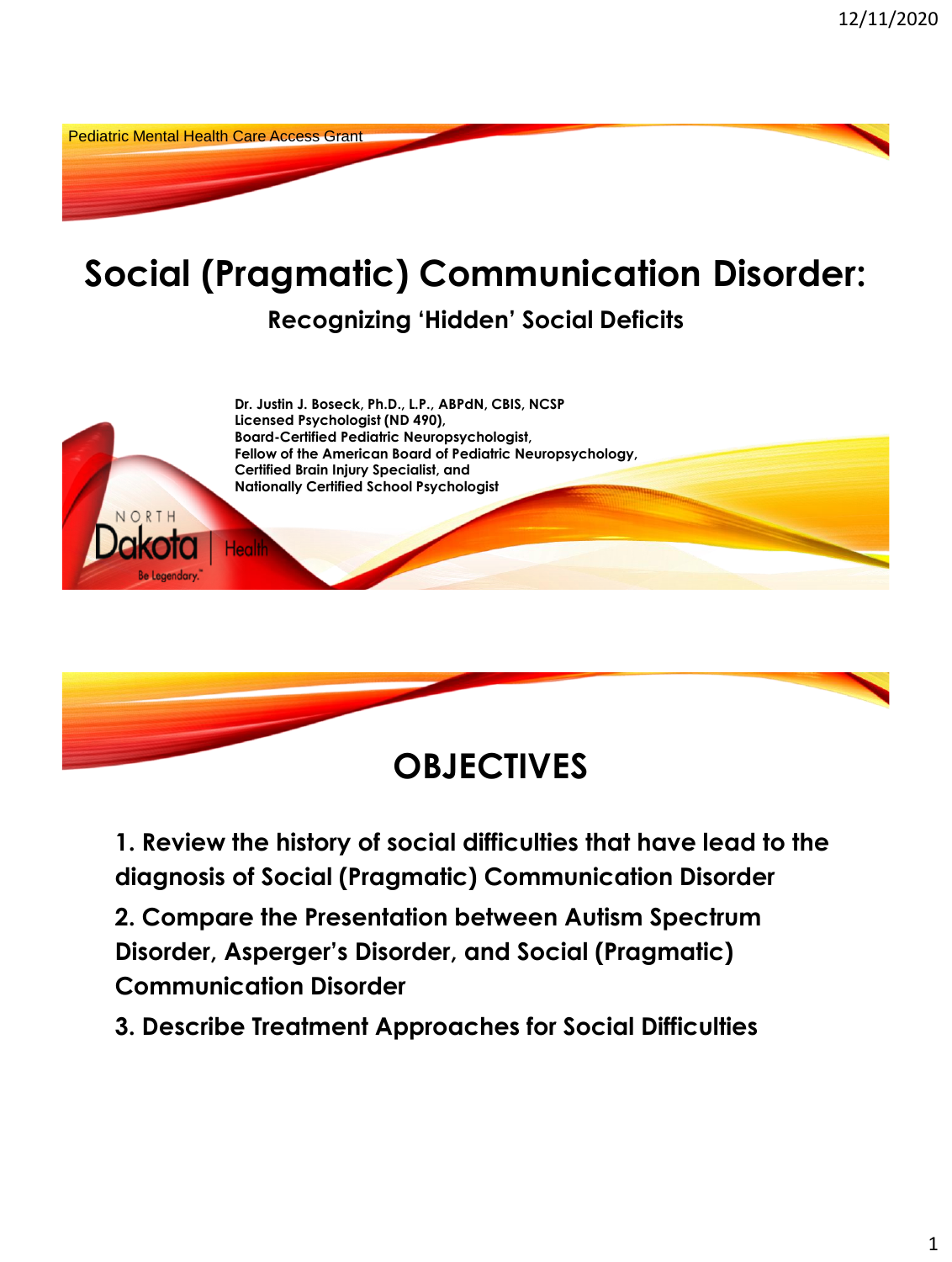## **AUTISM**





- **Leo Kanner (1943) – profound emotional disturbance that does not affect cognition**
- **DSM-II (1952) – defined autism as a psychiatric condition – form of Childhood schizophrenia**
- **DSM-III (1980) – established autism as its own separate diagnosis distinct from Childhood Schizophrenia**
- **DSM-III-R (1987) – Pervasive Developmental Disorder**
- **DSM-IV (1994) and DSM-IV-TR (2000) – first editions to categorize Autism Spectrum Disorder**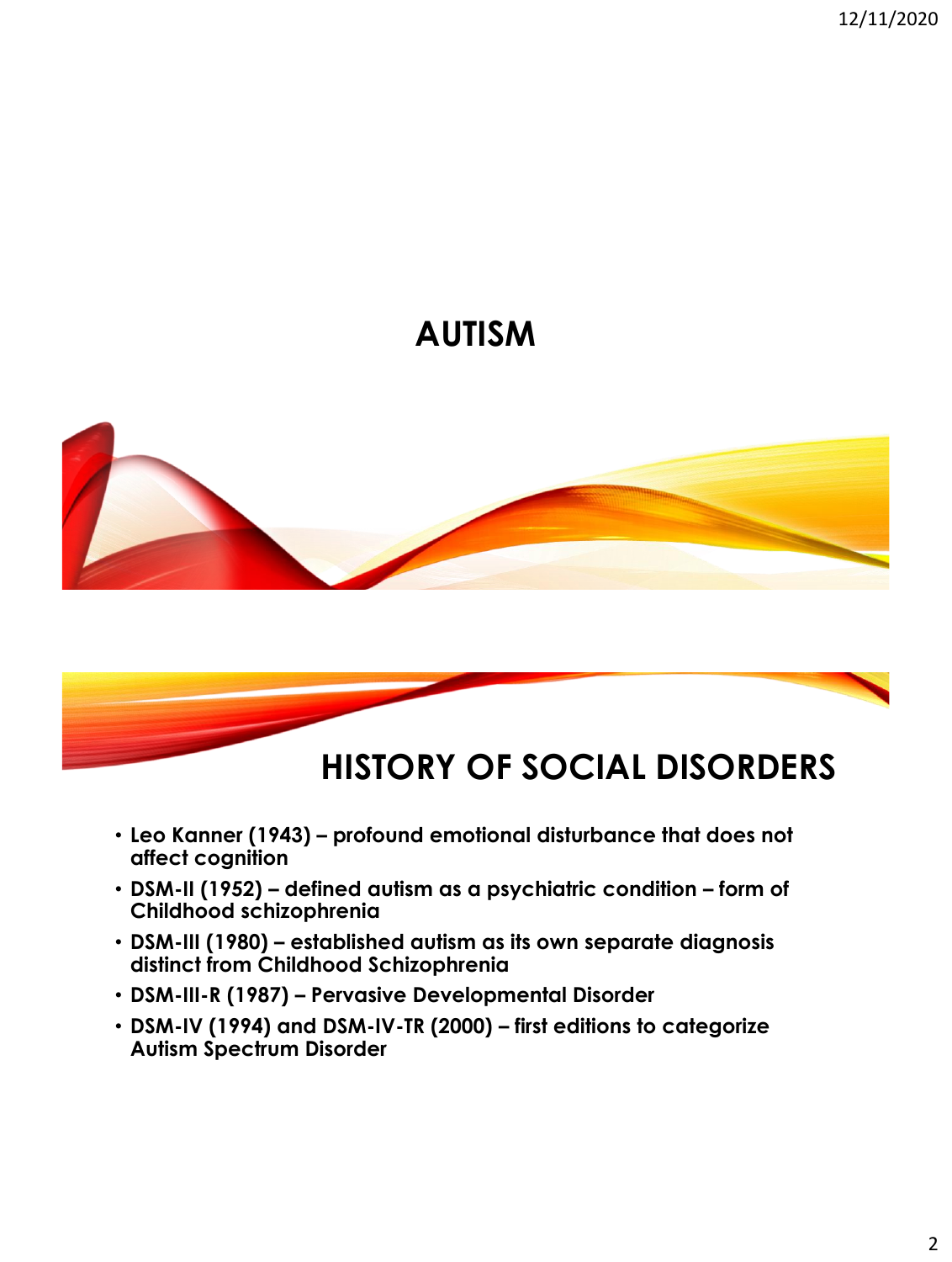12/11/2020

# **ASPERGER'S DISORDER**





- **Hans Asperger (1944)**
	- **Difficulty with social interactions**
	- **Restricted interests**
	- **Desire for sameness**
	- **Distinctive strengths**
	- **Hypersensitivities (to lights, sounds, tastes, etc.)**
	- **Difficulty with the give and take of conversation**
	- **Difficulty with nonverbal conversation skills (distance, loudness, tone, etc.)**
	- **Uncoordinated movements or clumsiness**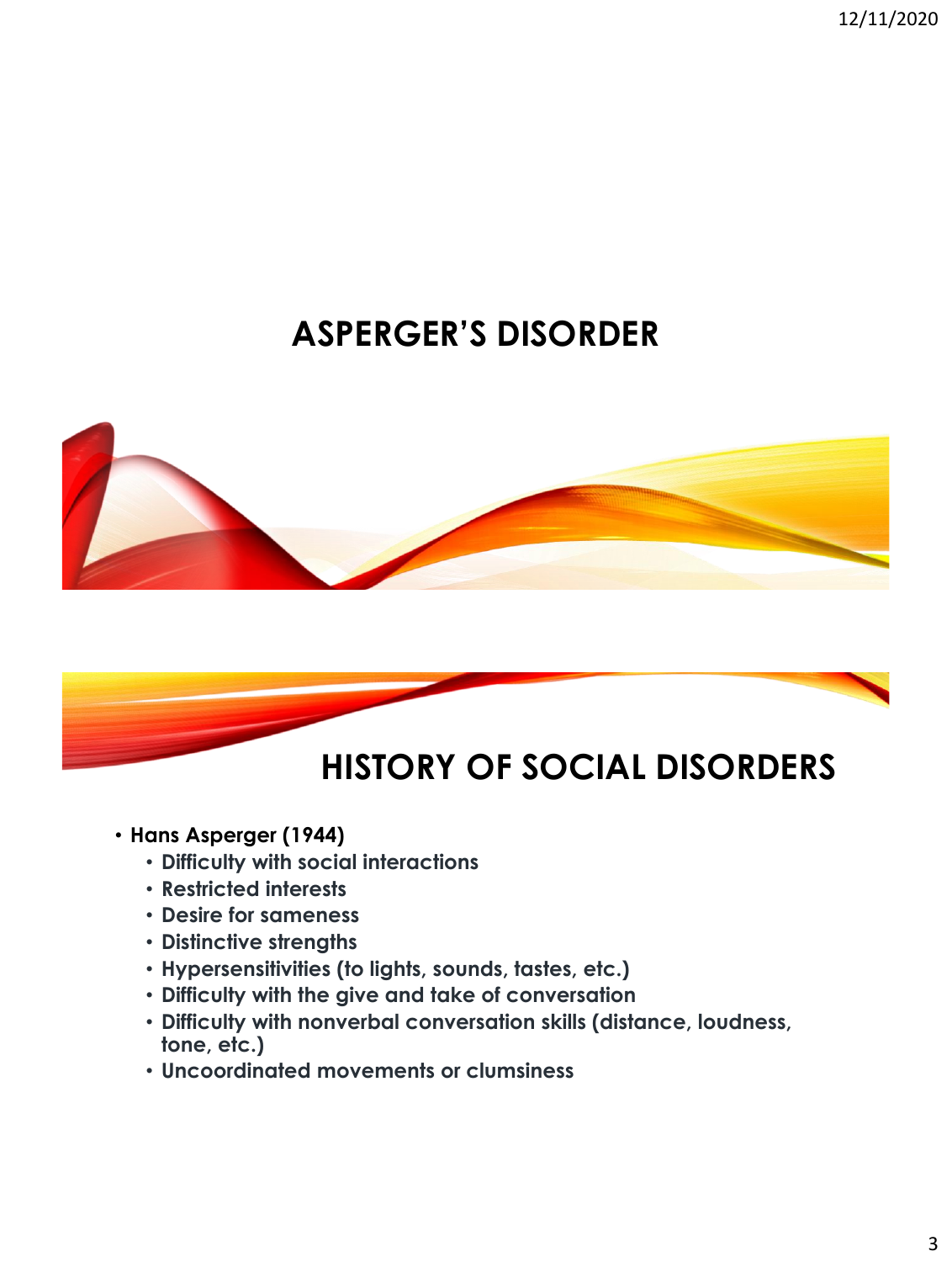# **HISTORY OF SOCIAL DISORDERS**

- **DSM-V (2013) – Autism Spectrum Disorder**
	- **Mild**
	- **Moderate**
	- **Severe**
	- **Persistent Impairment in reciprocal social communication and social interaction**
	- **Restricted/Repetitive Behaviors/Interests**
- **Eliminated** 
	- **Autism**
	- **Asperger's Disorder**
	- **Rett Syndrome**
	- **Childhood Disintegrative Disorder**
	- **Pervasive Developmental Disorder – Not Otherwise Specified**
- **Introduced Social (Pragmatic) Communication Disorder)**

### **SOCIAL (PRAGMATIC) COMMUNICATION DISORDER**

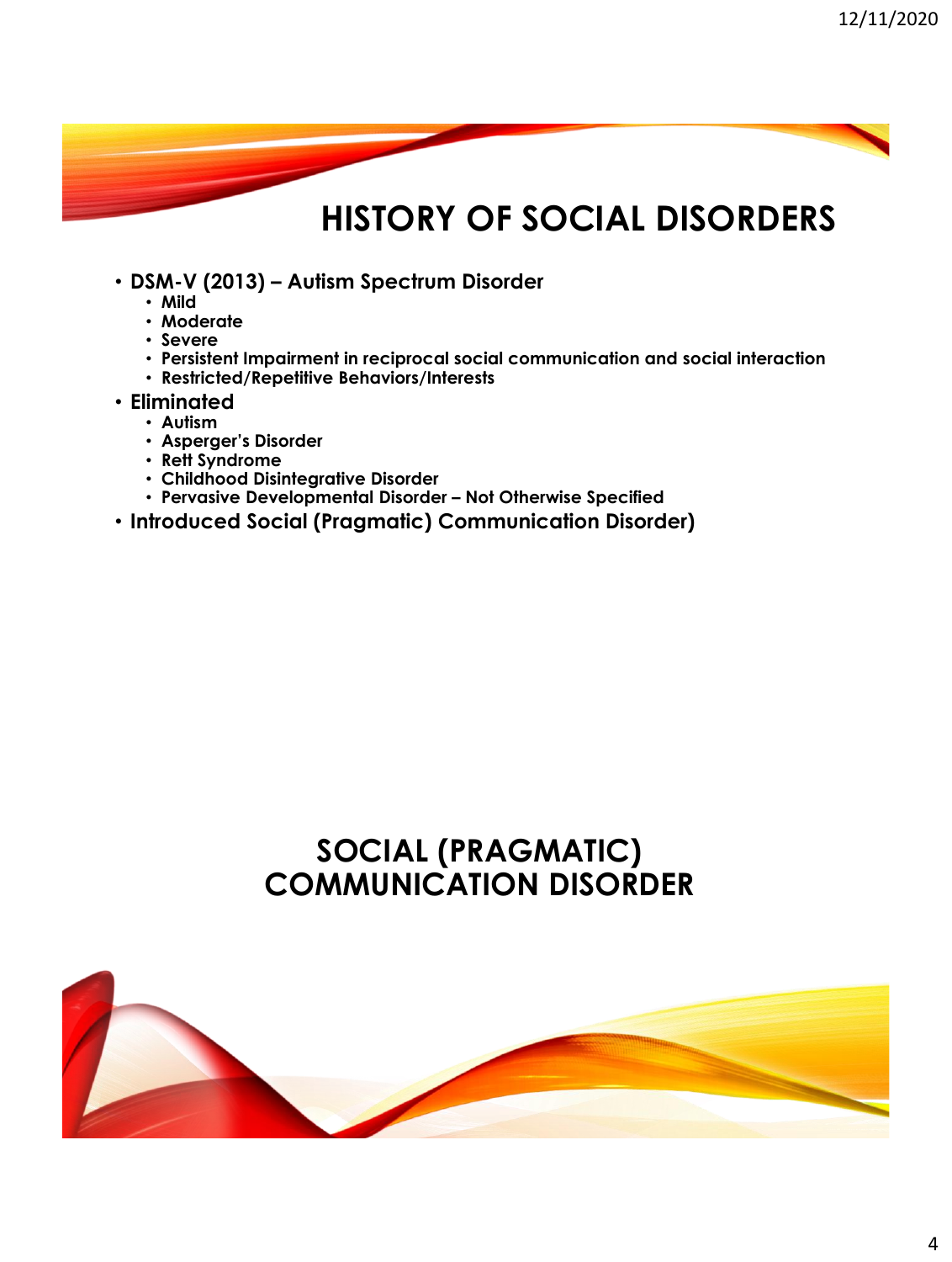## **DIAGNOSTIC CRITERIA**

**Persistent difficulties in the social use of verbal and nonverbal communication as manifested by all of the following:**

- **Deficits in using communication for social purposes, such as greeting and sharing information, in a manner that is appropriate for the social context.**
- **Impairment of the ability to change communication to match context or the needs of the listener, such as speaking differently in a classroom than on a playground, talking differently to a child than to an adult, and avoiding use of overly formal language.**



**Persistent difficulties in the social use of verbal and nonverbal communication as manifested by all of the following:**

- **Difficulties following rules for conversation and storytelling, such as taking turns in conversation, rephrasing when misunderstood, and knowing how to use verbal and nonverbal signals to regulate interaction.**
- **Difficulty understanding what is not explicitly stated (e.g., making inferences) and nonliteral or ambiguous meaning of language (e.g., idioms, humor, metaphors, multiple meanings that depend on the context for interpretation).**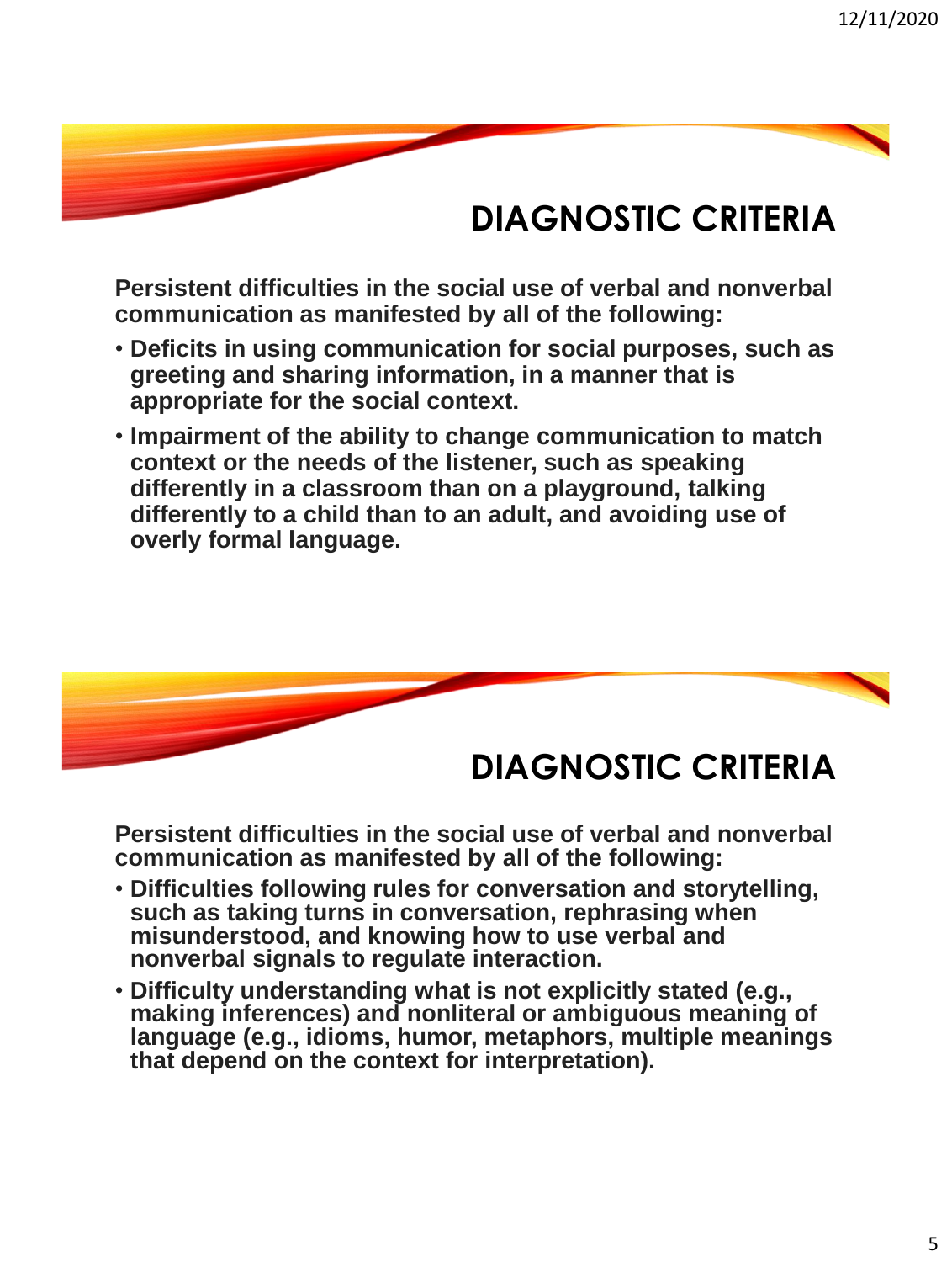## **DIAGNOSTIC CRITERIA**

**The deficits result in functional limitations in effective communication, social participation, social relationships, academic achievement, or occupational performance, individually or in combination.**

**The onset of symptoms is in the early developmental period.**

**The symptoms are not better accounted for by another mental disorder and are not due to a general medical or neurological condition, or to low abilities in the domains of word structure and grammar, and are not better explained by Autism Spectrum Disorder, Intellectual Disability, or Global Developmental Delay.**



### **DIAGNOSTIC CRITERIA**

**\*\*Does not include\*\* \*Restricted/Repetitive Behaviors/Interests\* Which are necessary for a diagnosis of Autism Spectrum Disorder**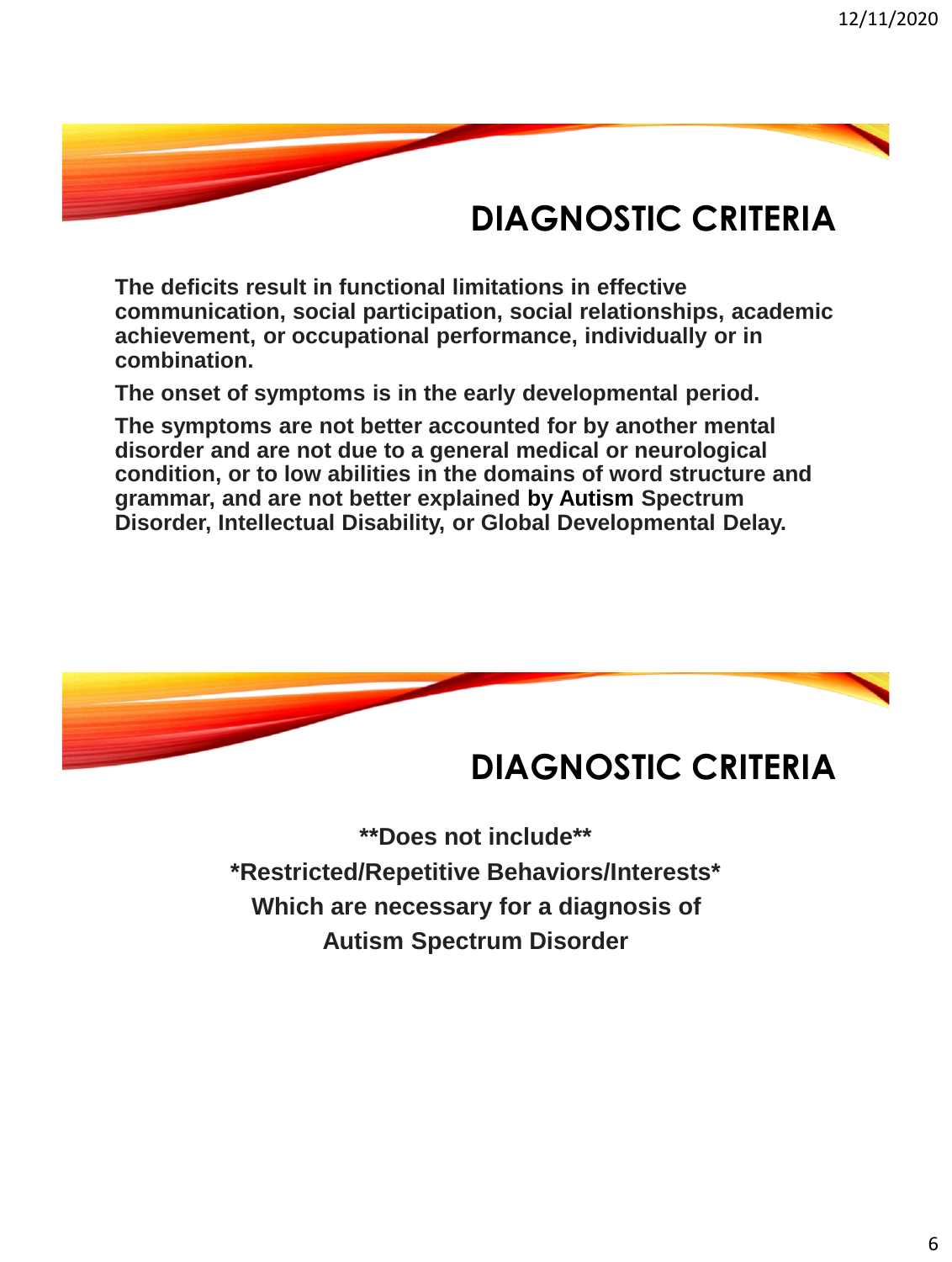12/11/2020

### **TREATMENT**





- **Consistent with the WHO (2001), intervention is designed to:**
	- **Capitalize on strengths and address weaknesses related to underlying functions that affect social communication;**
	- **Facilitate the individual's activities and participation in social interactions by helping the individual acquire new skills and strategies; and**
	- **Modify barriers in the environment to enhance the facilitation of successful communication and participation.**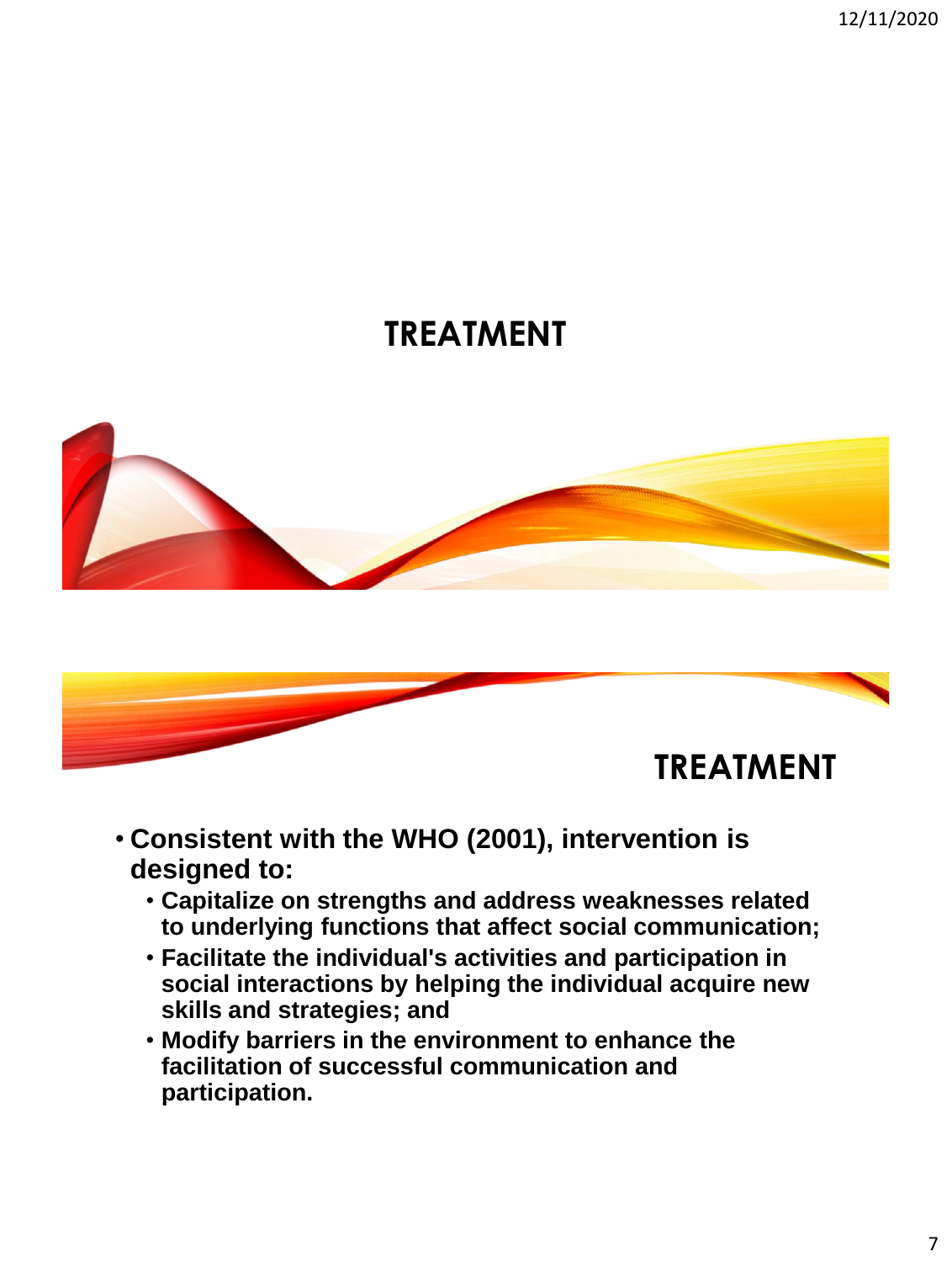

- **Treatment planning**
	- **Recognizes the importance of involving the individual and family;**
	- **Considers variations in norms and values;**
	- **Focuses on functional outcomes**
	- **Tailors goals to address the individual's specific needs in a variety of natural environments**
	- **Treatment typically involves collaboration with a variety of professionals (e.g., classroom teachers, special educators, psychologists, and vocational counselors).**



#### • **Treatment planning**

- **Treatment strategies for social communication disorders focus on increasing active engagement and building independence in natural communication environments**
- **One-on-one, clinician-directed interventions are useful for teaching new skills. Group interventions are used in conjunction with one-on-one services to practice skills in functional communication settings and to promote generalization.**
- **In school settings, intervention often includes environmental arrangements, teacher-mediated interventions, and peermediated interventions**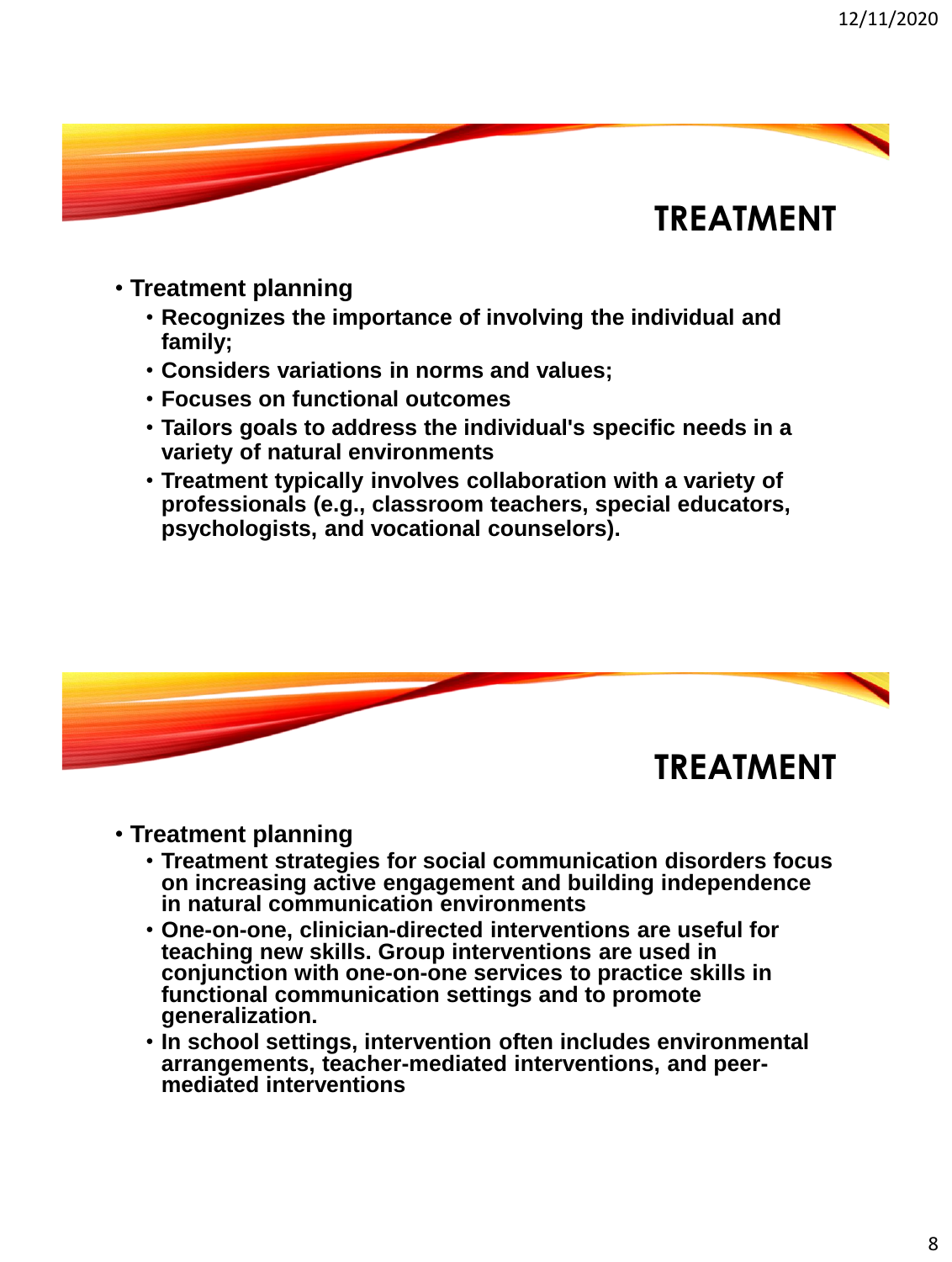- **Treatment Modalities**
	- **Computer-Based Instruction—use of computer technology (i.e.., iPads) and/or computerized programs for teaching language skills, including vocabulary, social skills, social understanding, and social problem-solving.**
	- **Video-Based Instruction (also called "video modeling")—an observational mode of teaching that uses video recordings to provide a model of the target behavior or skill.** 
		- **Video recordings of desired behaviors are observed and then imitated by the individual. The learner's self-modeling can be videotaped for later review.**



- **Behavioral Interventions/Techniques**
	- **Behavioral interventions and techniques can be used to modify existing behaviors or teach new behaviors.** 
		- **Identify desired behaviors (e.g., social skills), gradually shaping these behaviors through positive reinforcement, and fading reinforcement as behaviors are learned.**
	- **Behavioral approaches can be used to modify or teach social communication behaviors in one-on-one, discrete trial instruction, or in naturalistic settings with peers or other communication partners.**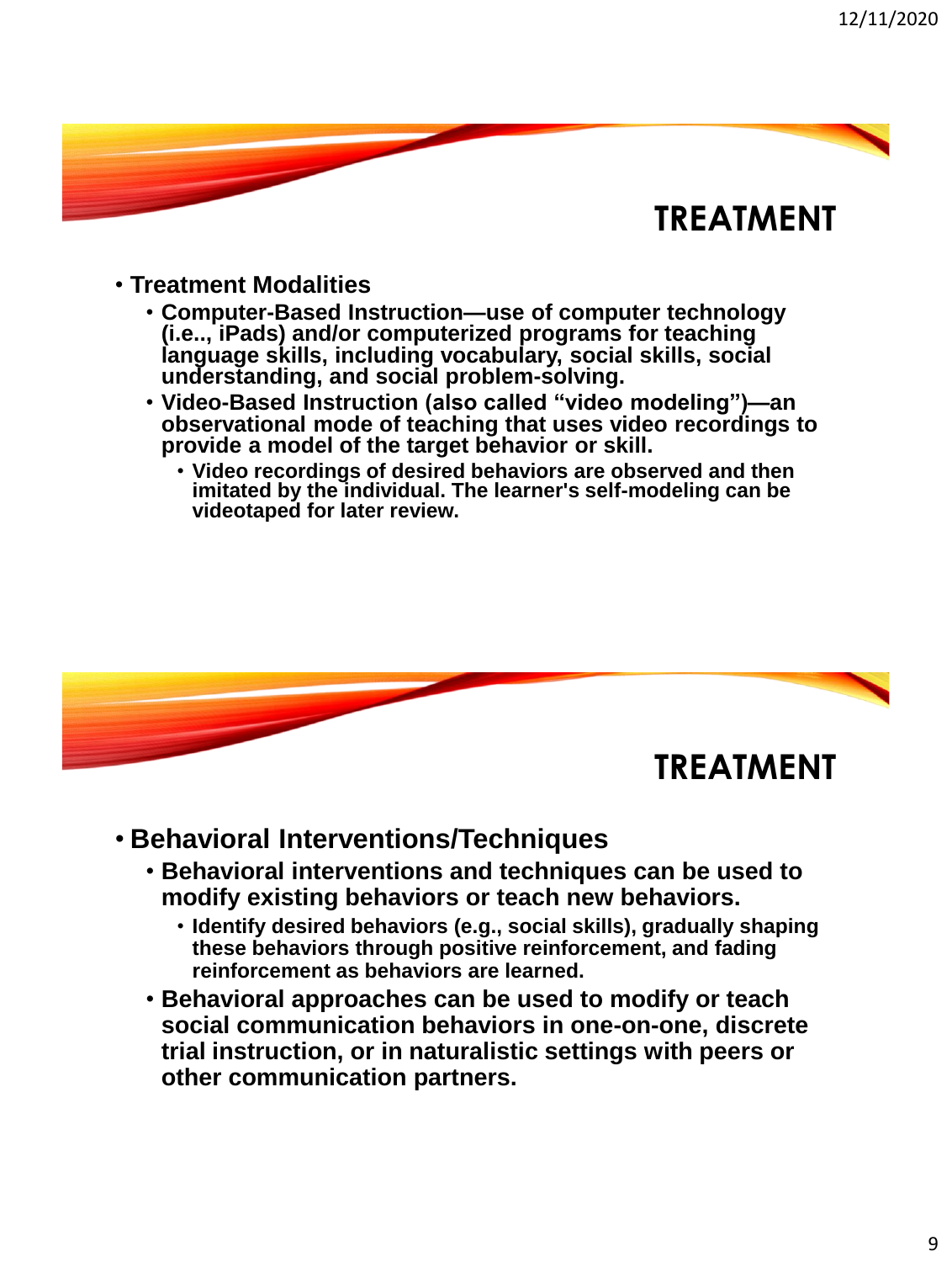- **Behavioral Interventions/Techniques**
	- **Positive Behavior Support (PBS) is one example of a behavioral intervention approach that can be used to foster appropriate and effective social communication**
	- **Peer-mediated or peer-implemented interventions are those in which typically developing peers are taught strategies to facilitate play and social interactions with children who have social communication difficulties.**



#### • **Social Communication Treatments**

- **Comic Strip Conversations—conversations between two or more people illustrated by simple drawings in a comic strip format. Comic Strip Conversations can be used for conflict resolution, problemsolving, communicating feelings and perspectives, and reflecting on events that the individual will encounter in their natural environment.**
- **Score Skills Strategy—a social skills program that takes place in a cooperative small group and focuses on five social skills: (S) sharing ideas, (C) complimenting others, (O) offering help or encouragement, (R) recommending changes in a positive manner, and (E) exercising self-control**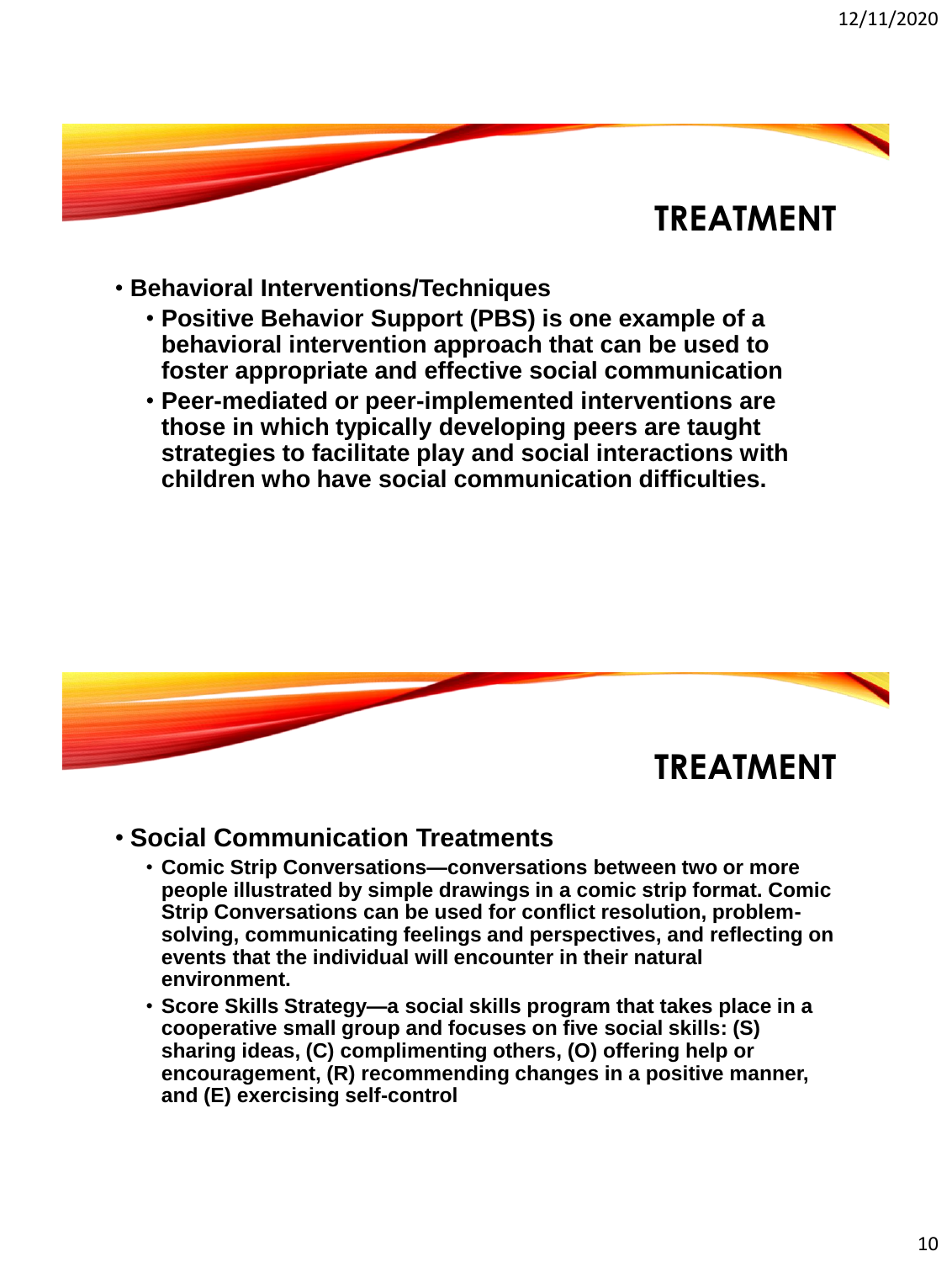### • **Social Communication Treatments**

- **Social Communication Intervention Project (SCIP)—SCIP intervention focuses on social understanding and social interpretation (e.g., understanding social contextual cues and emotional cues), pragmatics (e.g., managing conversation, improving turn-taking), and language processing (e.g., improving narrative construction and understanding nonliteral language)**
- **Social Scripts—a prompting strategy to teach children how to use varied language during social interactions. Scripted prompts (visual and/or verbal) are gradually faded as children use them more spontaneously**



### •**Social Communication Treatments**

- **Social Skills Groups—an intervention that uses instruction, role-play, and feedback to teach ways of interacting appropriately with peers. Groups typically consist of two to eight individuals with social communication difficulties and a teacher or adult facilitator.**
- **Social Stories — a highly structured intervention that uses stories to explain specific social situations to children to help them learn socially appropriate behaviors and responses.**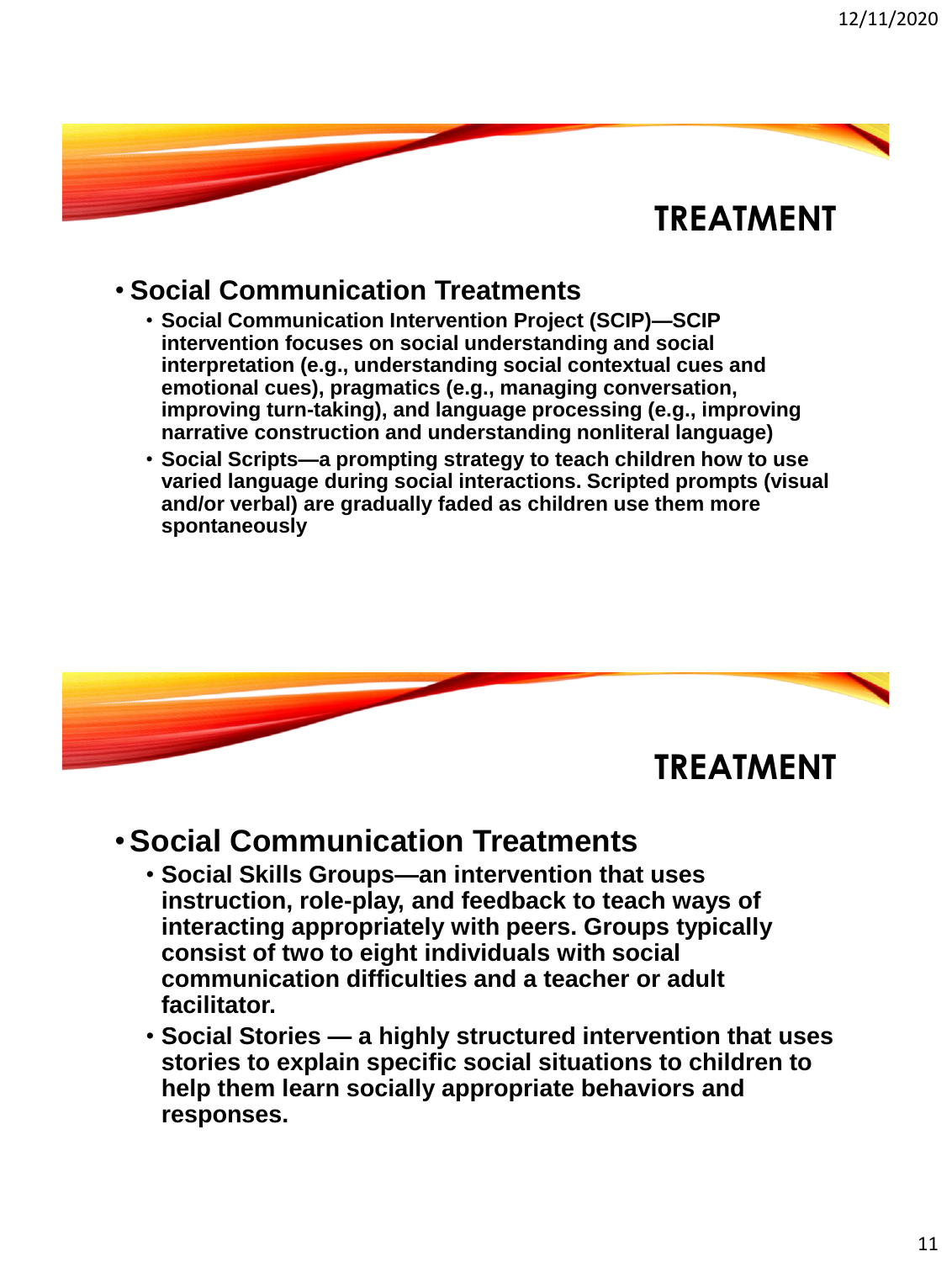#### • **Support is Essential**

- **Speech and language treatments are more successful with family engagement. This is especially important for a disorder that affects social communication. It will be important for others to provide multiple opportunities for the child to practice the skills they learn in treatment in real-life situations ("generalization")**
- **Involve additional "communications partners" such as teachers, counselors and other special educators such as occupational and/or physical therapists.**
- **Therapy typically progresses from one-on-one with the therapist to support groups that promote using new skills with other children.**



#### • **Support is Essential**

- **Take turns: Individuals engage in turn-taking activities that mirror the flow of social interaction.** 
	- **Examples including rolling or throwing a ball back and forth**
	- **Repeating words and other sounds that your child makes.**
- **Read a book with your child, asking and encouraging open-ended questions such as "what do you think about what he did?"**
	- **Talk about the feelings. Books and stories provide a great opportunity to talk about feelings.**
	- **Suggest why you think a character in a story is behaving or feeling a particular way.**
	- **Try extending this to real-life situations, privately discussing what a friend or sibling might be feeling and why.**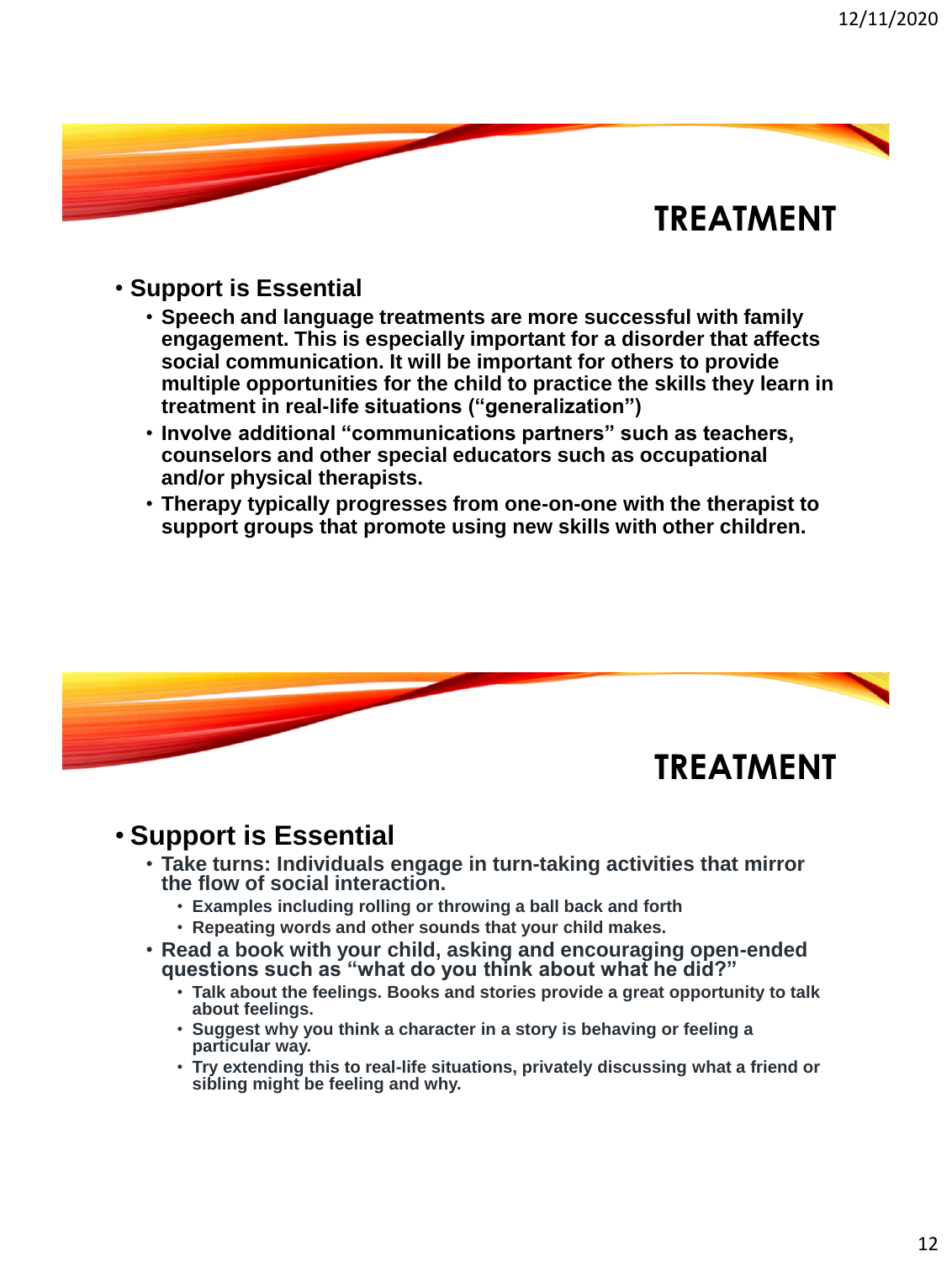#### • **Support is Essential**

- **Read a book with your child:**
	- **What's next? Have your child try to predict what will happen next in a story. Help them locate the clues.**
	- **Work backward. Once an event happens, go back and figure out the clues leading up to the event. Take, for example, a picture of spilled milk and food on the floor; ask what might have happened.**
	- **What's next? Have your child try to predict what will happen next in a story. Help them locate the clues.**
	- **Work backward. Once an event happens, go back and figure out the clues leading up to the event. Take, for example, a picture of spilled milk and food on the floor; ask what might have happened.**



#### • **Support is Essential**

- **Clue into pop culture. Introduce your child to popular, developmentally appropriate shows and public figures so he can join related conversations with friends and classmates.**
- **Plan structured play dates. Begin with just one friend at a time and have a planned activity with a time limit – say, 60 to 90 minutes to start.**
- **Use visual supports.**
	- **Many children with SCD – like many children affected by autism – process information visually. Visual supports can be particularly useful in helping your child understand expectations and schedules.**